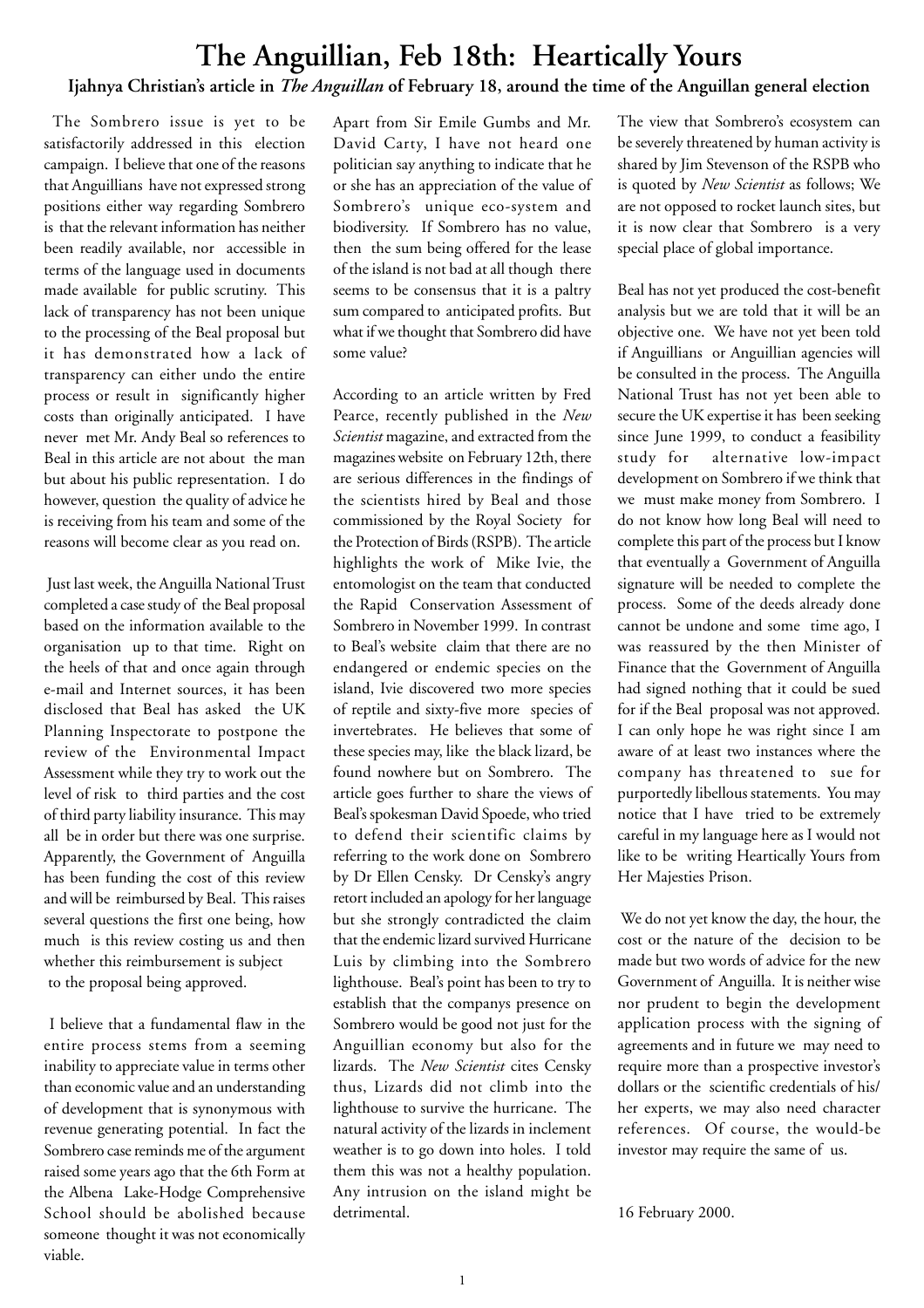## **ANGUILLA**

The Forum has been increasingly involved in Anguilla since a proposal to launch rockets from Sombrero Island was tabled by Texas millionaire, Andy Beal in 1998. We were first concerned over the lack of transparency in the planning process itself. Further alarm bells rang as biologists reacted to the less than adequate Environmental Assessment presented by ICF consultants. The biodiversity value of the island was badly understated.

We have acted in three ways:

• Drawing public attention to the issue in the UK and in the Caribbean Region. • Presenting the conservation case to government in the UK and Anguilla • Mounting an expedition composed of competent specialists to Sombrero to reinforce the conservation case.

RSPB initially led on the issue on behalf of the Forum, but a host of other organisations have contributed to the cause, particularly FFI, WWF (UK) and of course, the Anguilla National Trust. A lot of support for the conservation case has come from the USA, particularly the American Bird Conservancy and the Ornithological Council.

The public consultation phase, organised by planners at the Department of the Environment, Transport and the Regions, was to be concluded this Spring, but Beal Aerospace have called a halt to the proceedings, possibly to give them time to assemble a better case. Meanwhile, two other potential launch sites have been identified in Guyana and Florida. So what next? Nail-biting times indeed!

How do we stop this sort of thing happening again?

The root cause that allows so many damaging planning proposals in the Caribbean to become realised is public apathy. This may be due to a lack of knowledge or awareness, or a feeling of impotence due to the fact that planning matters are often decided in private.

The result of this apathy is that environmental issues are seldom aired, even at election time. Protected areas, where they exist, are often designated for



Caribbean buckeye butterfly - *Junonia evarete*

reasons of tourist potential, rather than biodiversity interest. The best sites do not get designated.

In the case of Anguilla, environment is definitely on the political agenda now. The Sombrero issue has sparked a lot of interest in Anguilla's biodiversity. Last year's hurricane season ended with massive flood damage caused by Hurricane Lenny, and exasperated by bad coastal zone management practices.

Forum members are active in working with the Anguilla National Trust to try and attack the root causes of run-away development:

• WWF (UK) has appointed a specialist to work in Anguilla on protected areas, with the aim of getting better protection for the most important sites. This is funded by the UK Darwin Initiative.

- FFI has carried out awareness and training programmes on the endemic iguana and snake, and carried out surveys of reptiles.
- RSPB is carrying out an Important Bird Areas Survey in order to re-inforce the protected areas programme. A public awareness programme, based on birds, hopes to increase support for nature for its own sake. This will include a series of publications such as identification cards, an annotated check-list of birds, and,

finally, a little pocket guide to the birds.

The "joined-up" approach being applied in Anguilla will hopefully provide a good model for the Forum's operations elsewhere.

Jim Stevenson, International Officer, Global Programmes, RSPB, The Lodge, Sandy, Beds. SG19 2DL Tel [44] 1767 680551 Fax 683211

### **FALKLANDS CONSERVATION**

#### **Tourism Impact Project**

There has been a dramatic increase in cruise ship passengers visiting the Falklands in recent years - 4,738 in 95/96 and 30,000 forecast for 1999/2000. Some of the larger vessels are not members of the International Association of Antarctic Tour Operators and do not have codes of practice or behaviour guidelines to adhere to. The Falkland Islands Development Corporation is funding Falklands Conservation to run a project to investigate management of visitors. It is hoped that the project may be extended for a further two years to enable the development of site specific guidelines and a booklet to ensure environmentally sensitive tourism in the islands. **Examples of sensitive tourism**

**management and good practice would be welcome.**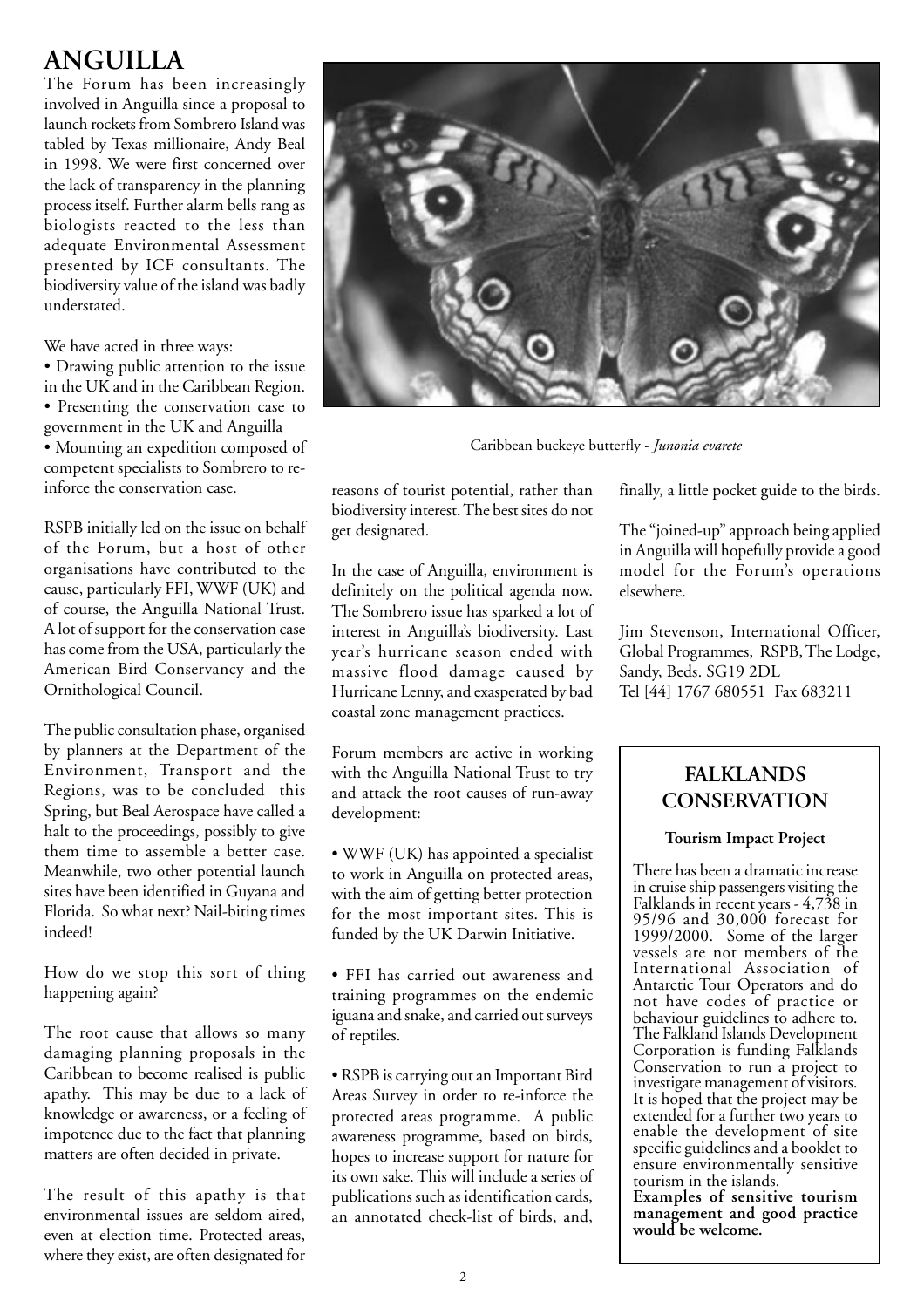## **Darwin Initiative Marine Turtle Research Project on Ascension Island**

Between December and June, Ascension Island plays host to one of the largest breeding populations of green turtle *Chelonia mydas* in the Atlantic Ocean. Male and female turtles migrate many hundreds of kilometres across the Atlantic from the coast of South America to mate around Ascension. Following this, female turtles crawl ashore, dig nests in the sand and lay clutches of a hundred eggs or more before covering them over to be left in the heat of the sand to incubate.



#### Ascension Island green turtle *Chelonia mydas* returns to sea

December 1998 saw the start of the most comprehensive marine turtle monitoring and research endeavour undertaken on the Ascension Island population for over 20 years. Spanning the nesting seasons of both 1998/9 and 1999/2000, this project is the result of a partnership between the Ascension Island Administrator's Office and British scientists from the University of Wales, Swansea; a project funded by Darwin Initiative for the Survival of the Species.

The Darwin Initiative, launched at the Earth Summit in Rio de Janeiro in June 1992, is a scheme run by the UK Department of Environment, Transport and Regions It is designed to help safeguard the world's biodiversity by enabling British expertise to assist countries around the world with conservation related issues. It is currently assisting a number of projects in the British Overseas Territories.

The major aims of the project include:

- Assessing the current size of the Ascension Island green turtle population,
- Analysing the reproductive output of individual turtles,
- Assessing the sex ratio of hatchlings
- Identification of the feeding grounds of the turtles through the use of satellite transmitters.

Great steps have been taken towards all of these scientific aims, resulting in a number of scientific publications to date (see footnote\*) as well as others in preparation and under review. Work being carried out by the Swansea-based researchers and specially trained turtle wardens paid by the Darwin Initiative. Additionally, the level of community involvement attained (both by individuals and organisations) has greatly surpassed expectations. There is a tremendous will on the Island to undertake any steps necessary better to understand and protect the turtles.



3 *Satellite tracking of turtles to their foraging grounds in Brazil*

Educational activities have included school visits, field trips for youth groups, production of press articles including *The Ascension Islander, The Times, The Sunday Times, The Daily Telegraph, The Independent* and *New Scientist* andposters. Foreign and Commonwealth Office sponsored leaflets and a project web site: http:// www.seaturtle.org/mtrg/projects/ascension/ Also a set of stamps and first day cover dedicated to the project will soon be issued.

Readers can find out more about the project by contacting the Project Officer Darwin Initiative Turtle Project or assesing the project's the web site.



Cubs and Scouts learn about marine turtle biology in situ.

\*Scientific Publications to date:

Luschi P, Hays GC, Del Seppia C, Marsh R, Papi F (1998). The navigational feats of green sea turtles migrating from Ascension Island investigated by satellite telemetry. *Proceedings of the Royal Society B* 265: 2279-2284

Hays GC, Godley BJ, Broderick AC (1999). The long term thermal conditions on the nesting beaches of green turtles on Ascension Island. *Marine Ecology Progress Series* 185: 297-299.

Hays GC, Luschi P, Papi F, del Seppia C, Marsh R (1999). Changes in behaviour during the internesting period and postnesting migration for Ascension Island green turtles. *Marine Ecology Progress Series* 189: 263-273.

Hays GC, Adams CR, Broderick AC, Godley BJ, Lucas DJ, Metcalfe JD, Prior AA (in press). The diving behaviour of green turtles at Ascension island. *Animal Behaviour*.

#### **Brendan Godley**

**Project Officer, Darwin Initiative Turtle Project School of Biological Sciences, University of Wales, Swansea, Swansea SA2 8PP, UK. E-mail: MTN@swan.ac.uk**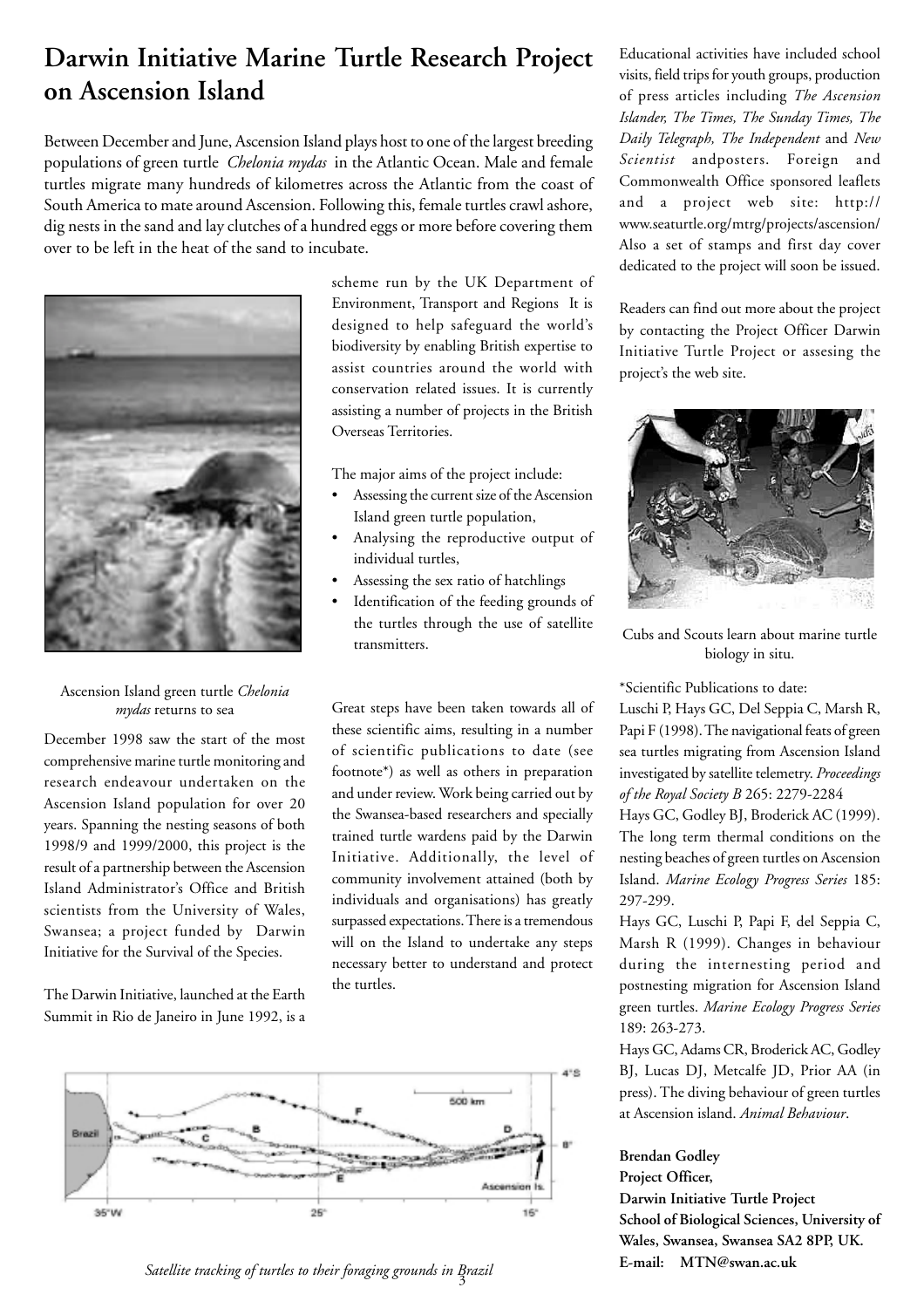## **St Helena: Environmental Awareness Year: Involvement by the Schools**

**The Agricultural and Natural Resources Department** (ANRD) holds an annual farmers competition each year which requires entrants to show excellence over the year, not just on the day. In an effort to get school children to take part we introduced the schools environmental competition. All the schools were invited to submit an environmental project backed by a simple questionnaire: name of the project; who has been involved and how; how was the project decided; how is it to be sustained; what has been learnt from it; what are the benefits; who benefits; and what will you do with the prize if you win it.

Prizes were £100 first and £50 second . Mrs Patsy Flagg and Ms Rita Nicholls were judges.

The winner was Longwood First School for the enhancement of Longwood Avenue.

### **St. Helena's School Activities**

Summary by Dorothy Evans

As expected, the St Helena Environmental Awareness Year has reached out to, and involved, people in all parts of the Island, including the schools. All the schools have been keen to help their students become interested and involved in securing the future in terms of preserving their unique environment.

Heather George, Head Teacher of Harford Middle School, reported that her school is cleaning up the surrounding area of the school and planting additional shrubs and flowers. Plans to set up a wild life pond and an amenities area enhanced by grass, trees and benches and to make their



Longwood Avenue

We intend to hold the competition again this year. R J G Steele Chief Agricultural and Natural Resources Officer, St Helena Island, South Atlantic Ocean STHL 1ZZ Airmail via Ascension Island Tel/fax + 290 4361 (home) Tel +290 4778 Fax + 290 4603 (office)

entrance more attractive are in progress. They also invited a member of the Island Conservation Group to organise a walk with students and staff.

Alice Greentree, Head Teacher of St Paul's Middle School, described their plans to create the "Gosse Arboretum", in the area behind the First School block. They are hoping to be able to afford to enclose the area, to preserve the endemics already planted there. They, too, have involved the whole school in an Environmental Walk through Arno's Vale.

Meanwhile, Muriel Leo, Head of the Jamestown First School, reported that all the children had been given a tree to take home to plant to help beautify their home environment. Parents have co-operated fully and the trees are progressing well.

Joyce Harris, Head of Half Tree Hollow School, described their activities. All the Nursery, Reception and Year 1 pupils had been involved in a sponsored walk to the Clifford Arboretum. The parents have undertaken to clean up and landscape the area in front of the main building. Years 2 and 3 pupils are involved in a Sponsored Clean-up of the area.

The pupils of St Paul's First School are also very active. Their Head, Mrs Marilyn Roberts reported that Year 1 went to the Nature Trail, Year 2 went on an educational visit to Diana's Peak and Year 3 is involved in gardening sessions at the school. All year groups did an observational exercise on a chosen environment in different districts, followed by a litter clean-up. They also hope to be able to create a terraced area, with a stone wall enclosing a flower-bed with endemic plants, to be looked after by pupils in their gardening sessions.

Longwood First School, in connection with its hosting of the Commonwealth Day, has been involved in the enhancement of Longwood Avenue planting flowering perennials along the avenue. They had three objectives in mind - to mark the School's fiftieth anniversary, to contribute to the Island's Environmental Awareness Year, and to add some beauty and colour to Longwood Avenue.

The involvement of so many of the children of the Island in the ways described will, without doubt, have long-term benefits in terms of their interest in and appreciation of their environment and their willingness to become involved in caring for it. This augurs well for the future and the teachers are to be congratulated on their encouragement and good efforts.